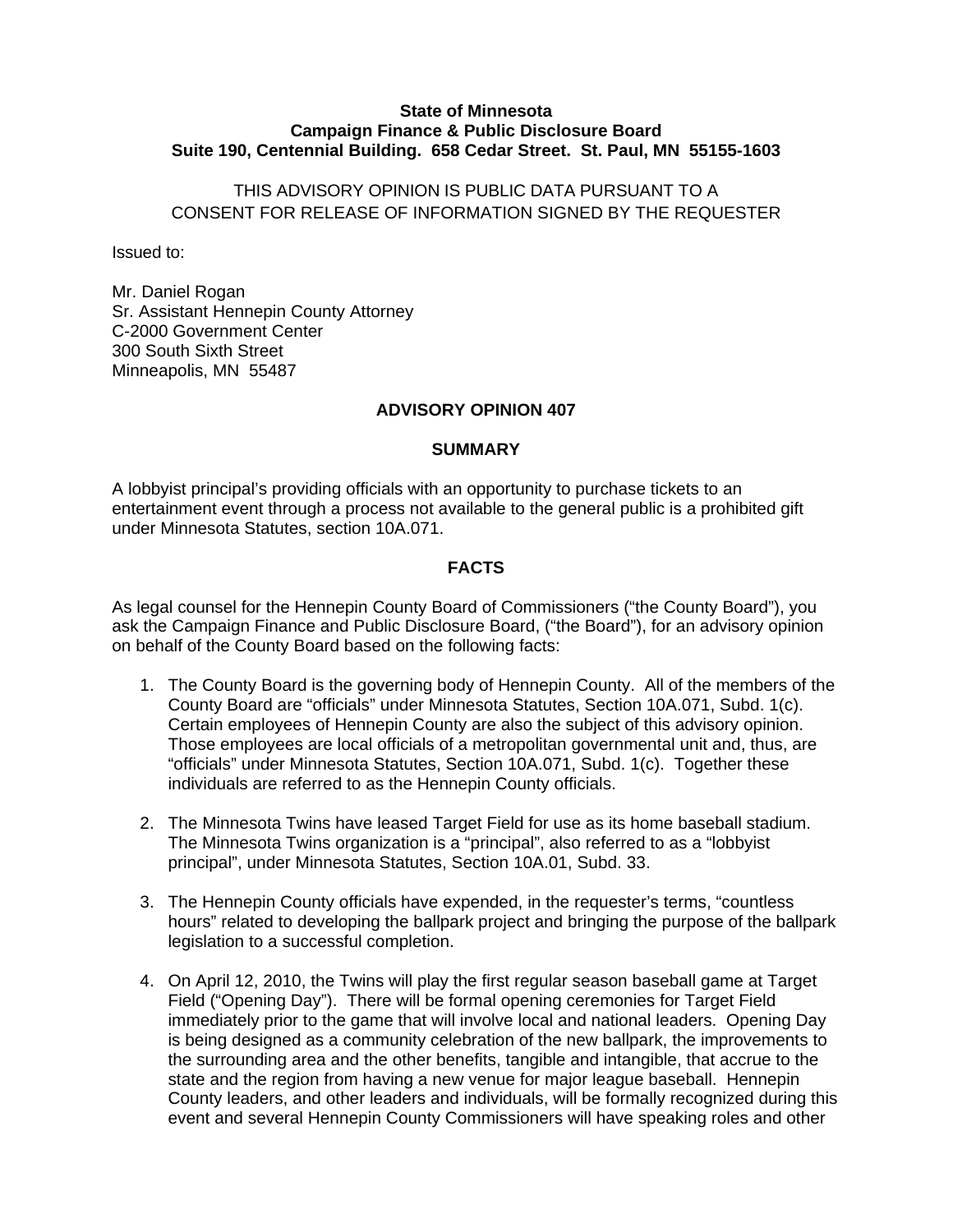formal roles in the public ceremonies immediately prior to the game.

- 5. As part of the Opening Day ceremonies, there will be formal recognition of some of the Hennepin County officials as well as other officials from Minnesota, Iowa, and North and South Dakota, and other local and national officials immediately prior to the game as part of a formal program. It is anticipated that some of these officials will be on the field, while others will be in several different seating sections.
- 6. It is anticipated that all tickets to the Opening Day game are going to be sold, such that the game will be a sell-out. Individuals will be able to obtain tickets to the game in one of the following ways. First, season ticket holders will be provided a ticket as part of their season tickets. Second, non-season ticket holders will be able to purchase tickets to the game through a lottery the Twins are holding. Winners of the lottery will be able to purchase tickets to the Opening Day game at face value. Third, individuals who do not obtain tickets directly from the Twins will be able to purchase tickets in the after-sale market.
- 7. In addition to providing tickets to season ticket holders and non-season ticket holders via the lottery, the Twins have set aside a total of 1,000 tickets to be sold at face value to individuals that the Twins are planning to invite to the game, so these individuals can be recognized. Specifically, the Twins have set aside a total of 1,000 tickets for entities that worked on Target Field ("Project Principals"). Among others, blocks of tickets are being provided to the primary construction company, a variety of sub-contractors, equipment vendors, architects, and, if legal, Hennepin County officials. These entities or their employees will pay the Twins contemporaneously the face-value price for these tickets.
- 8. The Twins have asked the Hennepin County officials to attend the Opening Day ceremonies and to participate in the program. It is the policy of the Minnesota Twins that a ticket is needed to enter Target Field on Opening Day. Accordingly, assuming it is legal, the Twins would like to set aside a block of tickets for Hennepin County Commissioners and employees, so they can purchase tickets and participate in the pregame program and the events during the game. Several County Commissioners will have formal roles in the pre-game program, other Commissioners and Hennepin County officials will be recognized prior to the game and perhaps during the game on the scoreboard and other places, but will not have a formal role in the pre-game program. The tickets set aside for this purpose will be equivalent to those the public will be able to purchase through the lottery and equivalent to those the Twins are reserving for other entities that worked on Target Field. In other words, they are not premium seats, seats in a suite, or seats held by individuals with season tickets.
- 9. The Twins are planning on having some project participants, including some Hennepin County officials, participate in various pre-game and in some in-game activities, possibly including the seventh-inning stretch. More specifically, it is expected that four County Commissioners will be on the field before the opening day game. One Commissioner will speak and the others will participate in the opening flag ceremony. Other officials will be in the stands and will be recognized or referenced by speakers and on the scoreboard.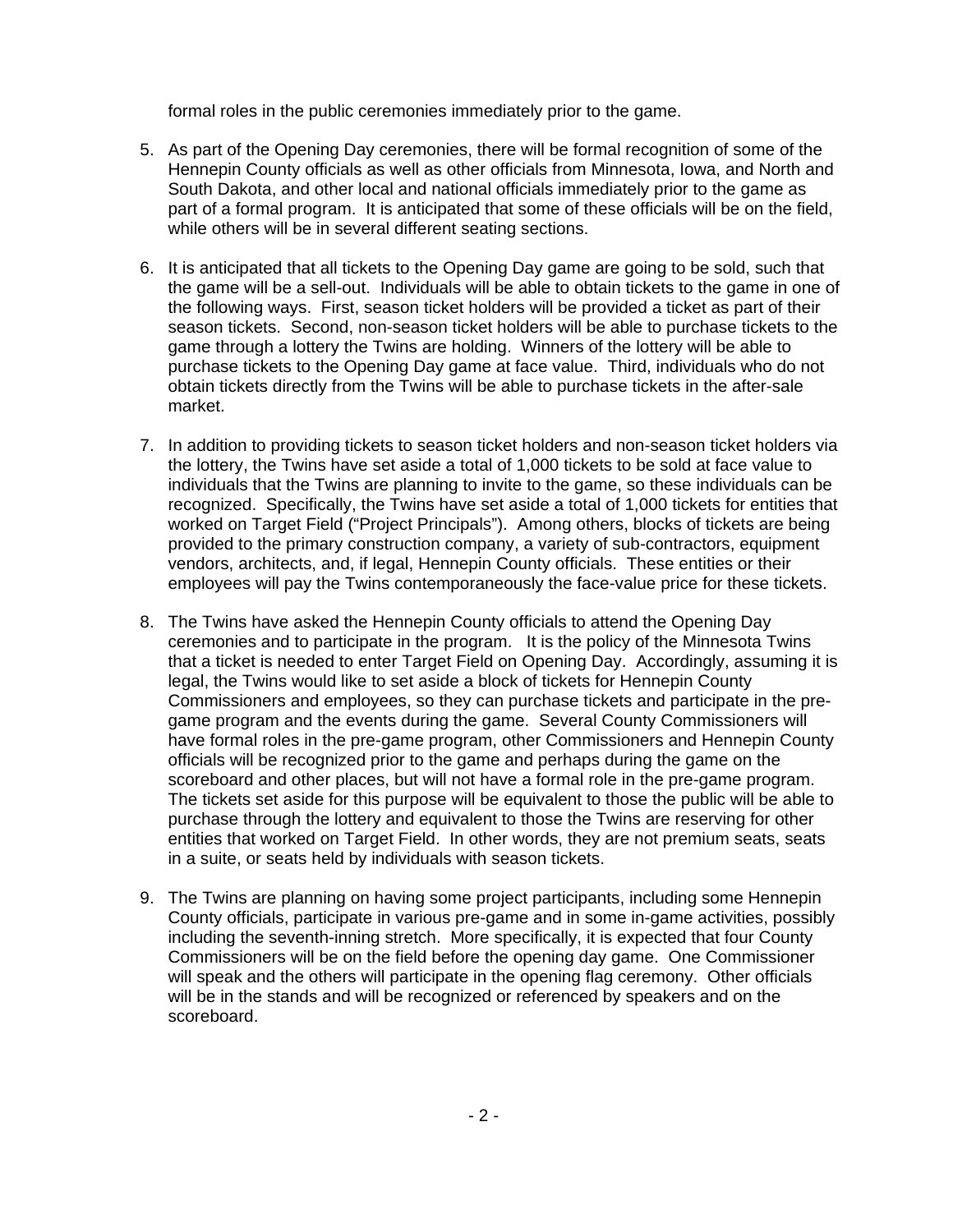#### **Issue**

Would an offer by the Minnesota Twins to allow Hennepin County officials the right to purchase a ticket to the Minnesota Twins opening game from a pool of tickets reserved for people directly and substantially involved in bringing the ballpark project to successful completion be a prohibited gift under Minnesota Statutes, Section 10A.071?

### **Opinion**

### **Existence of a covered gift**

Based on the stated facts, the individuals subject to this opinion who would be allowed to purchase tickets under the proposed plan are "officials" subject to the gift prohibitions of §10A.071. The Minnesota Twins organization, the entity making the offer, is a lobbyist principal, also subject to §10A.071.

Because the individuals purchasing tickets under the proposed plan will pay the full regular price for those tickets, the potential gift under consideration is not the gift of a free or discounted ticket. Rather, the gift is the right to purchase tickets from a pool under terms that guarantee the purchaser successful completion of the transaction at face value when that same right is not available to members of the public.

The Board has examined the concept of preferential treatment for ticket purchases in previously issued advisory opinions, always concluding that such treatment was prohibited by §10A.071. In Advisory Opinion 178, issued in 1994 shortly after Section 10A.071 was enacted, the Board was asked whether an event promoter could offer single-event tickets to public officials prior to the time those same tickets were offered to the general public. The Board viewed the transaction as a service and concluded that the gift of the service of providing officials with a purchasing opportunity not available to the public was prohibited.

Subsequent to the issuance of Advisory Opinion 178, the Board adopted Administrative Rule 4512.0100, Subp. 3(c) which includes in the definition of a gift under §10A.071, "giving preferential treatment for purchases".

In Advisory Opinion 287, issued after the adoption Rule 4512.0100, the Board considered the request of a lobbyist principal to allow officials to use the principal's box seats at an event. Use of a box seat required the principal to pay a premium for the box itself and also to purchase 24 tickets to the event. The principal proposed allowing the official to use the box if the official paid the face value for one of the tickets. The Board concluded that the value of sitting in a box seat exceeded the face value of the ticket. Thus, the transaction would result in a prohibited gift. If there was an after-market to establish the value of the seat and the right to use the box, the official could pay that value and the transaction would not be a gift. If there was no after-market for similar seats, the gift was completely prohibited.

In the first of these two opinions, the Board considered the preferential treatment to be a prohibited service. In the second opinion, the emphasis was on the value of the difference in price between the price offered to the official and the price which a member of the public would be required to pay. In the latter analysis, the transaction was discussed as a gift of entertainment at less than market value. In the present matter, it is not necessary to re-examine whether a gift of preferential treatment for purchases is a service of a gift of entertainment at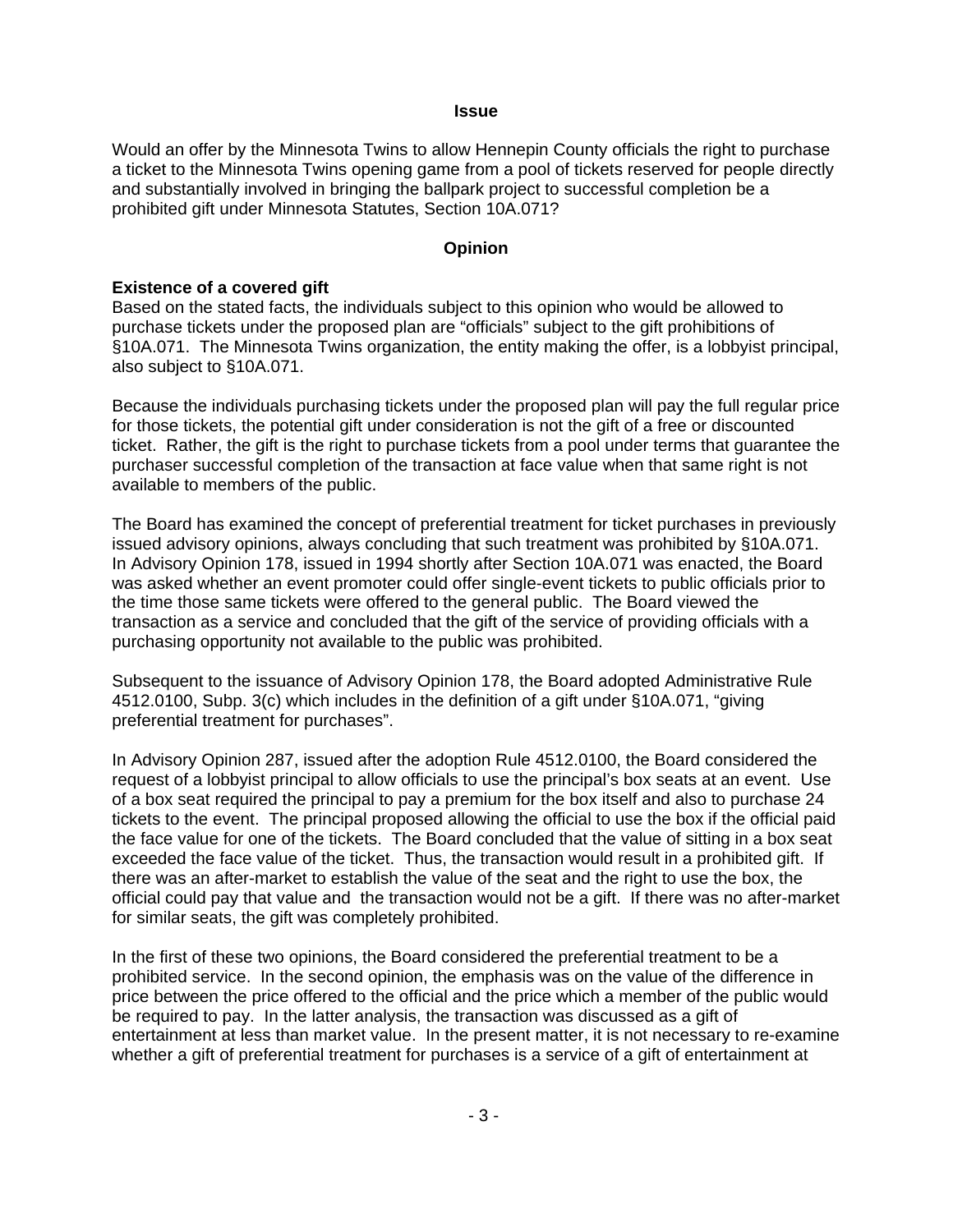less than market value. Rule 4512.0100, Subp. 3(c), makes it clear that if a preference in a sales transaction is offered, a gift results.

It is clear that the proposed method of providing tickets to the Hennepin County officials results in preferred treatment for those officials compared to members of the general public. Board research shows that as of February 19, 2010, the lottery method of obtaining tickets to the opening day game was no longer available<sup>1</sup>; the lottery being closed. As of that same date, tickets were available in the after-market, a market commonly operated by ticket brokers, for prices beginning at \$170.<sup>2</sup> Board research suggests that tickets priced at the \$170 after-market level ("field view" tickets) sell at a single-ticket face value price of \$11 to \$16.<sup>3</sup>

Requester suggests that this event should be treated similarly to events such as interest group dinners to which officials are invited but the general public is not. In the case of such events the Board has opined that an official may pay the value of food, beverages, and entertainment provided at the event and no gift will result.

It is not necessary for the Board to re-examine its position with respect to interest group dinners. That question is not before the Board in this matter. More importantly, the opening day game is easily distinguishable from those events. The general public is invited to the opening day game. Anyone who desires to attend can obtain a ticket, though at a high price in the after-market. Certain officials, on the other hand would be able to purchase their tickets at face value through a pool not available to the general public.

Having concluded that the proposed transaction constitutes a gift that is governed by §10A.071, the Board turns to an examination of whether the gift is nevertheless permitted under an exception to the general prohibition.

### **Membership in a group**

Section 10A.071 provides for certain exceptions to the general prohibition of gifts to officials. One such exception is for gifts to members of a group. Specifically, the statute provides that:

"The prohibitions in this section do not apply if the gift is given . . . because of the recipient's membership in a group, a majority of whose members are not officials, and an equivalent gift is given to the other members of the group . . . "

The Board has addressed the requirements of this exception in several advisory opinions and has concluded that to qualify for the exception a group must have a formal organization and purpose and a membership that is well-defined and not self-selecting. See, e.g., Advisory Opinions 220, 273, 335, 361, and 393. Groups which have met the requirements to qualify for this exception have included national membership organizations; the American Automobile Association, a paid membership organization; and members of the Minnesota delegation to a political party convention.

<sup>1&</sup>lt;br>1 Source: http://minnesota.twins.mlb.com/min/ticketing/ticket\_opportunity.jsp. Visited February 19, 2010. <sup>2</sup> Source:

http://www.ticketkingonline.com/ResultsTicket.aspx?evtid=1186439&event=Minnesota+Twins+vs.+Bosto n+Red+Sox; Viewed February 19, 2010.

 $3$  Source: http://minnesota.twins.mlb.com/min/ticketing/singlegame\_pricing.jsp. Visited February 19, 2010.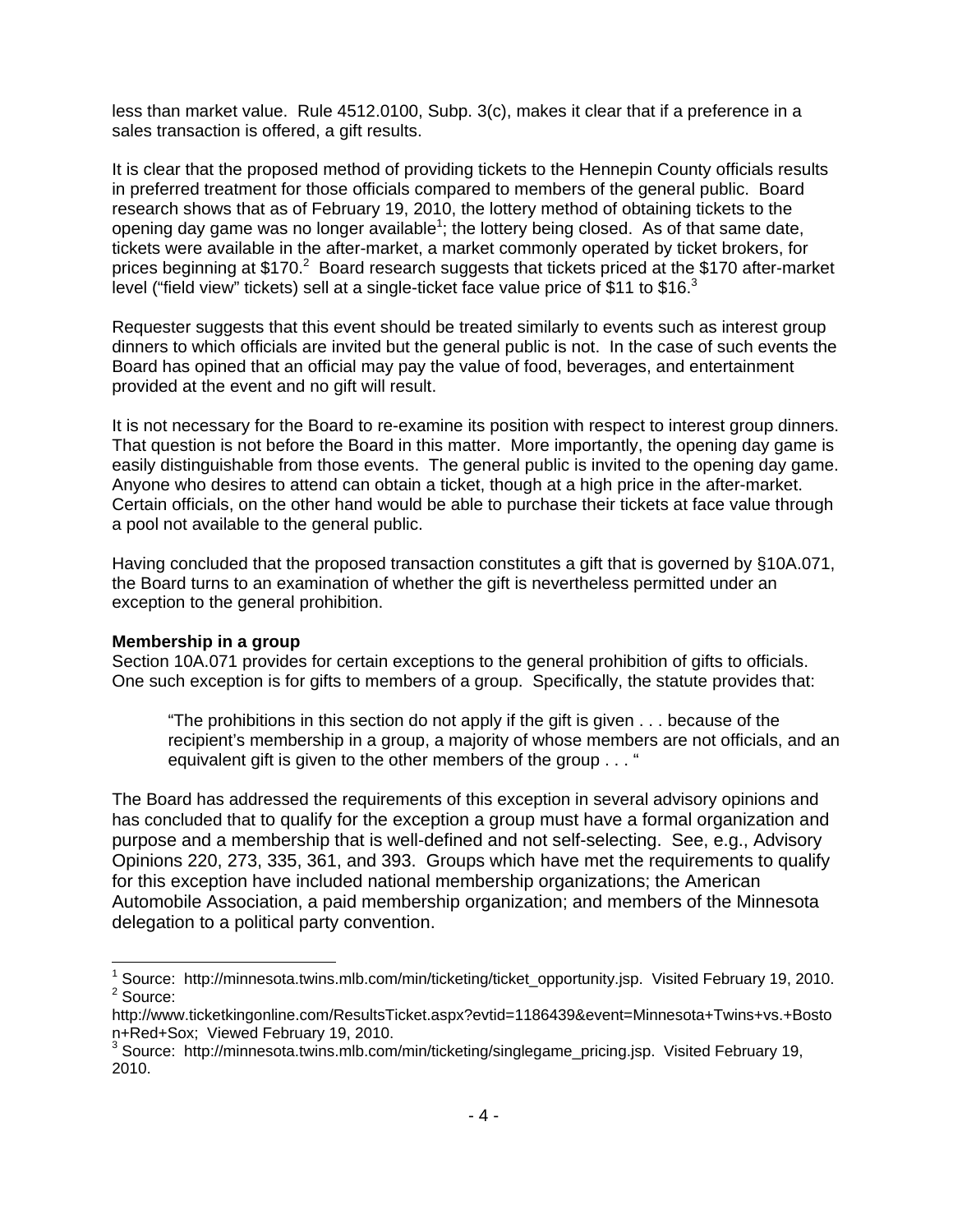The Board has concluded that to qualify for the exception, a certain level of formality in both the element of membership and the definition of the group are required.

The "group" involved in the immediate advisory opinion request has no concept of membership in the ordinary sense of the word. The scope of the group is solely in the discretion of the lobbyist principal, who selects people to be "members". There is no concept of joining the group or becoming a member since there is no membership process or criteria other than selection by the principal.

The fact that the individuals selected by the lobbyist principal had significant involvement in the development of the stadium project is not sufficient to define them as a group for §10A.071 purposes. In addition to lacking a concept of "membership, the "group" itself is not one that can be recognized under §10A.071. The group has no purpose other than to identify persons who will be allowed to purchase tickets under the proposed program. The group does not exist outside the ticket purchase program and will not continue to exist after the opening day game is over.

The proposed ticket plan does not qualify for the exception to the gift prohibition based on a recipient's membership in a group.

## **Services to assist an official in the performance of official duties.**

Section 10A.071, subd. 3(a)(2) provides an exception to the gift prohibition for

"Services to assist an official in the performance of official duties, including but not limited to providing advice, consultation, information, and communication in connection with legislation, and services to constituents".

In order to determine whether the above exception might apply, the Board must examine in more detail the exact scope of the proposed participation of Hennepin County officials in the opening day ceremonies.

Based on the facts it appears that there are two distinct groups of Hennepin County officials involved. The first group, consisting of four Commissioners, will participate on the field during the opening ceremonies. The second group will be in the stands and may be recognized or referenced by speakers and also on the scoreboard. The second group will merely be present for their recognition. This presence is not required for the recognition to be given and is not an official duty of the official. Thus, the exception can have no application to this second group.

With respect to the first group, selected County Commissioners, the Board considers attendance at major public events as representatives of the County to be a part of their official duties. However, the participation of these officials at this particular event is primarily, if not exclusively, limited to opening ceremonies that will take place before the baseball game. While etiquette may demand that an invited speaker be permitted to attend the entertainment following the speech, it is not possible to extend that concept to create a new exception to the gift prohibition of §10A.071.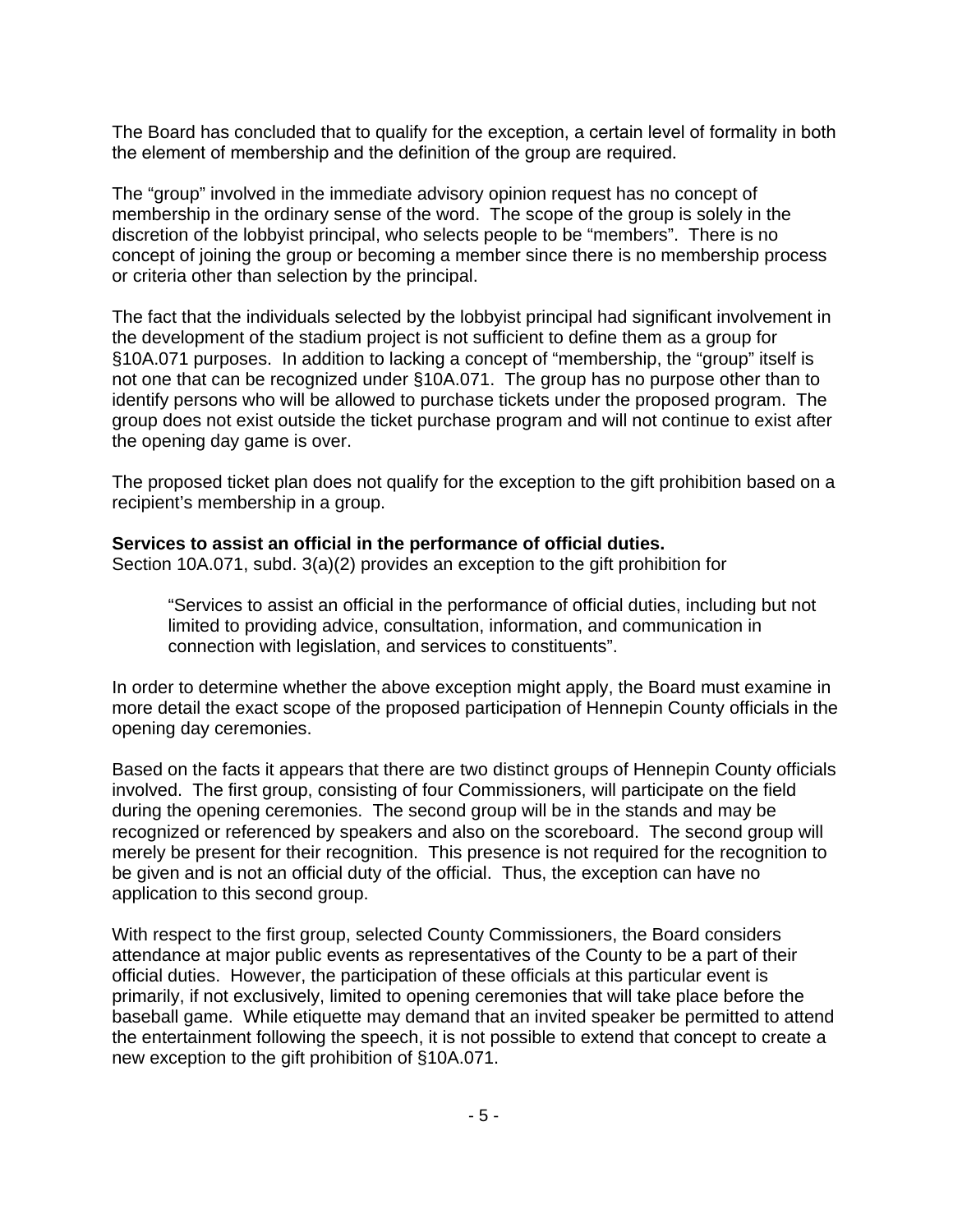While the Minnesota Twins state that everyone entering Target Field on opening game day must have a ticket, this appears to be an internal policy which could be changed or suspended at the organization's discretion. It does not provide support for the position that an official may not enter the stadium for a ceremony without being allowed to purchase a ticket under the proposed plan. Certainly there will be groups of individuals entering Target Field under some credentialing system not involving holding a ticket. Likely among these groups are team members, coaches and coaching staff, umpires, and members of the media.

Presumably, the Hennepin County officials who are to participate in opening ceremonies could be credentialed in a way to allow them into the stadium for the ceremony without the need for a ticket to stay for the opening day game.

The facts provided by requester are unclear about the extent of Hennepin County officials' direct participation in ceremonies or activities after the opening ceremonies are completed. The facts state: "The twins are planning on having some project participants, including some Hennepin County officials, participate in various pre-game and in some in-game activities, possibly including the seventh-inning stretch."

It is clear that the formal official ceremonies on opening day will occur prior to the baseball game. To the extent that in-game activities in which Hennepin County officials will participate are undertaken, these activities do not appear to be sufficiently related to the performance of official duties to permit application of the exception.

The Board wishes to make it clear that it has not reached the question of whether providing tickets to the baseball game would *ever* fall into the exception for services to assist an official in the performance of official duties. Providing access to entertainment has not previously been considered to be among the type of services that may be provided.

The Board does not reach this question because it has concluded that facilitating the purchase of a ticket to the opening day baseball game is not necessary to assist the officials in the performance of their duties.

### **Conclusion**

The Board does not have the authority to create new exceptions to Minnesota's prohibition of gifts from lobbyist principals to officials. Neither does it have the authority to determine that the prohibition should not be applied because its presumed purposes are not violated by a particular gift under consideration. The Board is bound to apply the statute as written.

The Board is also governed by Minnesota Statutes §645.16, which states that "[t]the object of all interpretation and construction of laws is to ascertain and effectuate the intention of the legislature." The Board recognizes that Section 10A.071 is a broad and strict prohibition on most gifts from lobbyist principals to officials. The exceptions to the prohibition are specific and limited. In interpreting Minnesota's gift prohibition, the Board construes the prohibition broadly and the exceptions narrowly.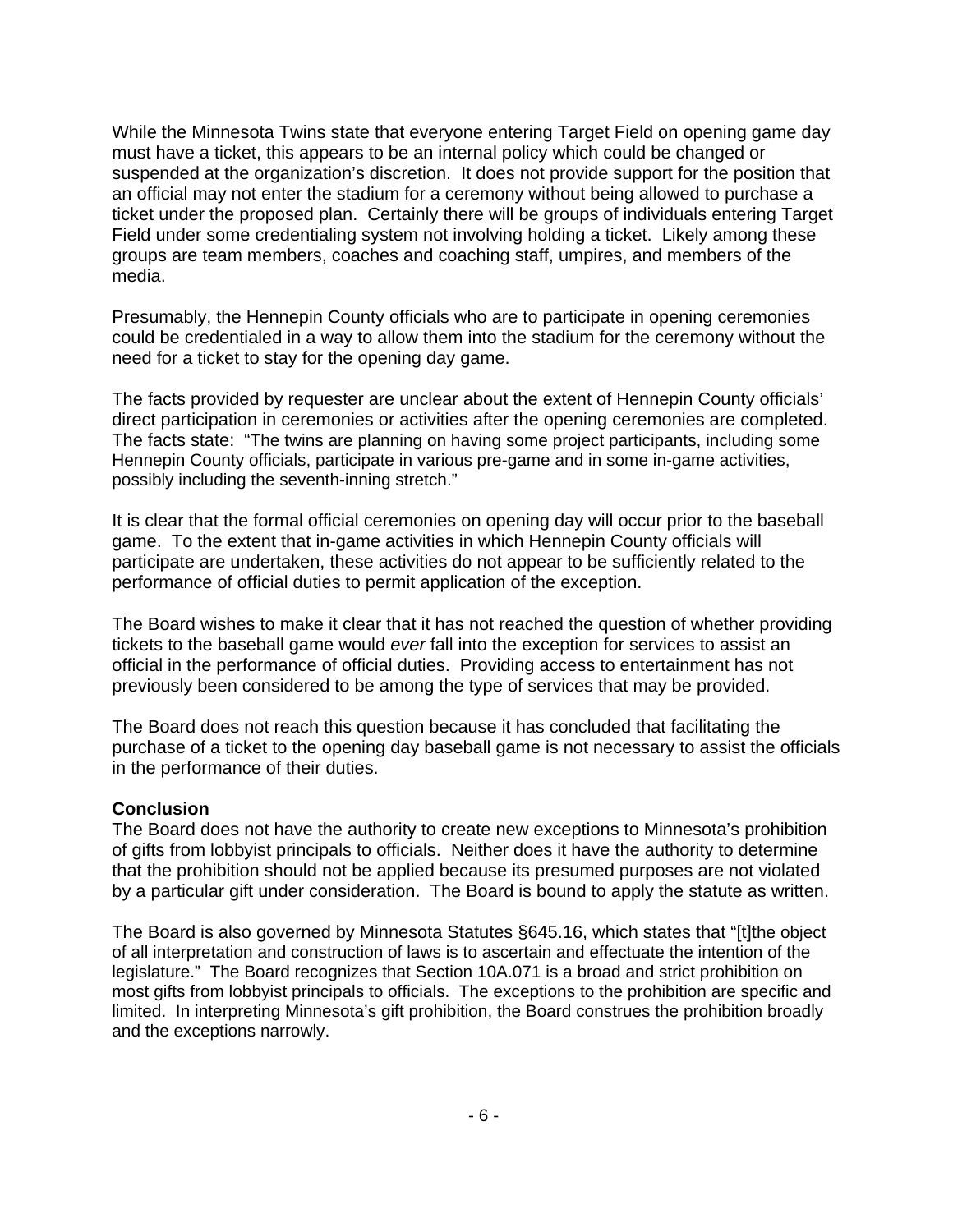Based on the facts and its analysis described above, the Board concludes that providing Hennepin County officials with the opportunity to purchase opening day baseball game tickets under the proposed plan would result in a prohibited gift to any official purchasing those tickets.

Issued March 2, 2010

 Bob Milbert, Chair Campaign Finance and Public Disclosure Board